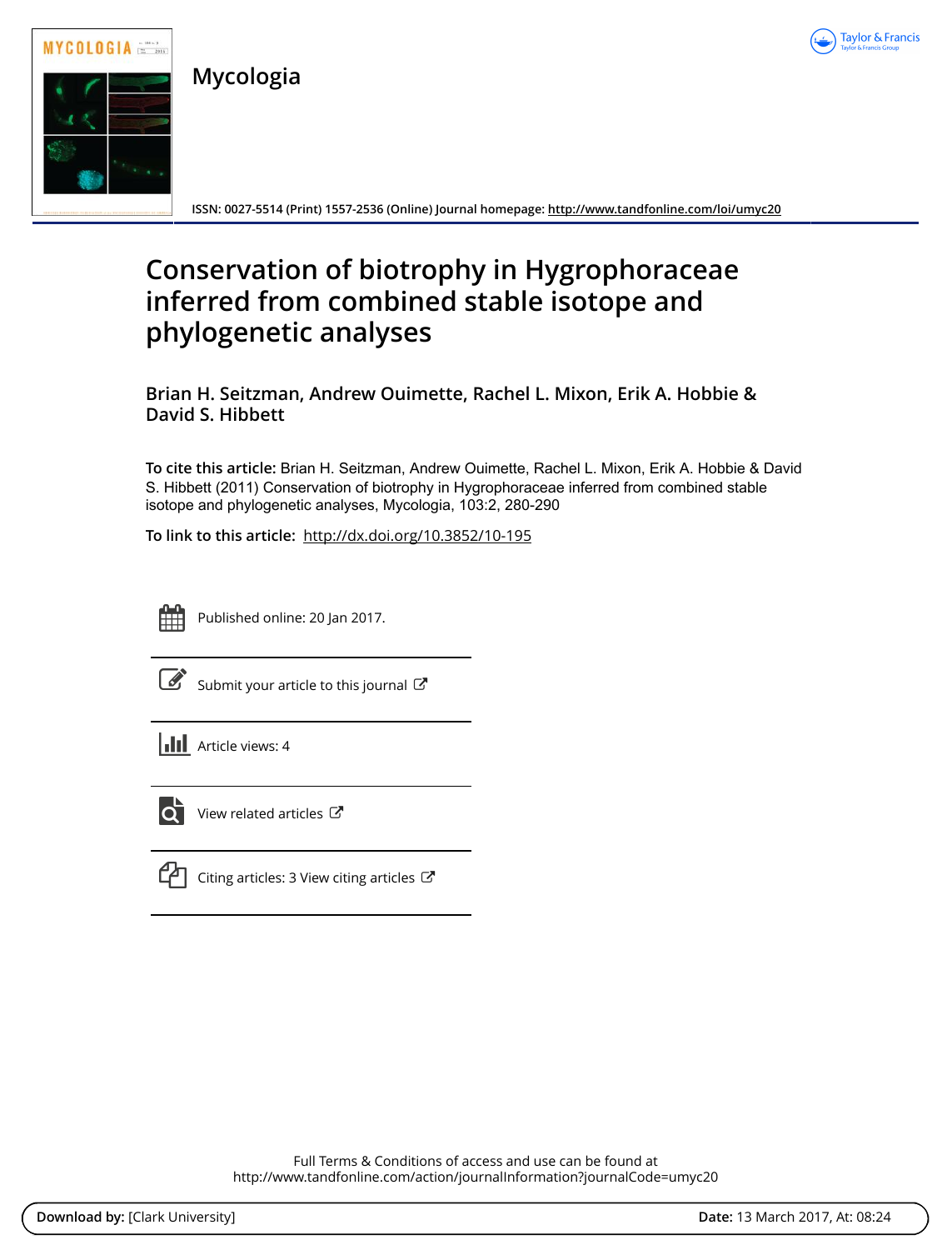## Conservation of biotrophy in Hygrophoraceae inferred from combined stable isotope and phylogenetic analyses

Brian H. Seitzman<sup>1</sup>

Department of Biology, 950 Main Street, Clark University, Worcester, Massachusetts 01610

Andrew Ouimette

Rachel L. Mixon

Erik A. Hobbie

Complex Systems Research Center, University of New Hampshire, Durham, New Hampshire 03824

David S. Hibbett

Department of Biology, 950 Main Street, Clark University, Worcester, Massachusetts 01610

Abstract: The nutritional modes of genera in Hygrophoraceae (Basidiomycota: Agaricales), apart from the ectomycorrhizal Hygrophorus and lichen-forming taxa, are uncertain. New  $\delta^{15}N$  and  $\delta^{13}C$  values were obtained from 15 taxa under Hygrophoraceae collected in central Massachusetts and combined with isotopic datasets from five prior studies including a further 12 species using a data standardization method to allow cross-site comparison. Based on these data, we inferred the probable nutritional modes for species of Hygrophorus, Hygrocybe, Humidicutis, Cuphophyllus and Gliophorus. A phylogeny of Hygrophoraceae was constructed by maximum likelihood analysis of nuclear ribosomal 28S and 5.8S sequences and standardized  $\delta^{15}N$  and  $\delta^{13}C$  values were used for parsimony optimization on this phylogeny. Our results supported a mode of biotrophy in Hygrocybe, Humidicutis, Cuphophyllus and Gliophorus quantitatively unlike that in more than 450 other fungal taxa sampled in the present and prior studies. Parsimony optimization of stable isotope data suggests moderate conservation of nutritional strategies in Hygrophoraceae and a single switch to a predominantly ectomycorrhizal life strategy in the lineage leading to *Hygrophorus*. We conclude that Hygrophoraceae of previously unknown nutritional status are unlikely to be saprotrophs and are probably in symbiosis with bryophytes or other understory plants.

Key words: Cuphophyllus, ecology, Gliophorus, Humidicutis, Hygrocybe, Hygrophorus, nutritional status

### INTRODUCTION

Hygrophoraceae is a widely distributed and conspicuous group in Agaricales. The monophyly of the family has yet to be established (Moncalvo et al. 2002), but it includes several genera of mushroomforming species, such as Hygrophorus Fr., Hygrocybe (Fr.) P. Kumm., Gliophorus Herink, Cuphophyllus (Donk) Bon (approx. syn. Camarophyllus [Fr.] P. Kumm.) and *Humidicutis* Singer. Lichenizing forms, such as Lichenomphalia (Moncalvo et al. 2002), a symbiont with green algae, also are present in the group. Recent molecular evidence also supports the inclusion in Hygrophoraceae of Dictyonema C. Agardh ex Kunth, a lichenizing partner of cyanobacteria. Lichenizing basidiomycetes are few, and finding a concentration of those engaged in this form of symbiosis within a single family (Lawrey et al. 2009) raises questions about the nutritional status of the non-lichenizing Hygrophoraceae to which they are related. For the most part we lack evidence supporting the classification of genera in Hygrophoraceae as either ectomycorrhizal (ECM) or saprotrophic. Conflicting taxonomic schemes (Singer 1957, Hessler and Smith 1963, Arnolds 1986, Bougher and Young 1997) also have made it difficult to address the issue of nutritional status.

The sole non-lichenizing genus in Hygrophoraceae for which the nutritional strategy has been demonstrated is Hygrophorus (Fr.), several species of which have been shown to be ECM by direct examination of the morphology of mycorrhizal root tips (Agerer 2006) as well as molecular analysis of ectomycorrhizae (Peter et al. 2001, Douglas et al. 2005). Tedersoo et al. (2010) consider Hygrophorus a likely but not proven ECM genus, and so we have included it as a taxon of unknown status in our analyses rather than including it among known ECM taxa. The status of other genera within Hygrophoraceae is uncertain. Cuphophyllus is considered possibly ECM by Bougher (1994) and Agerer (2006), but no experimental evidence or direct observations support this status. The case for Humidicutis, species of which were formerly in Hygrophorus, is similar. Bougher (1994) suggested that Humidicutis might be ECM, but only the correlation with the presence of some trees provides evidence (Nantel and Neumann 1992, Bougher 1994). The taxonomy of *Humidicutis* remains problematic; the type species is H. marginata (Peck) Singer, but the closely related Hygrophorus auratoce-

Submitted 12 Jun 2010; accepted for publication 27 Sep 2010.

<sup>1</sup>Corresponding author. E-mail: bseitzman@clarku.edu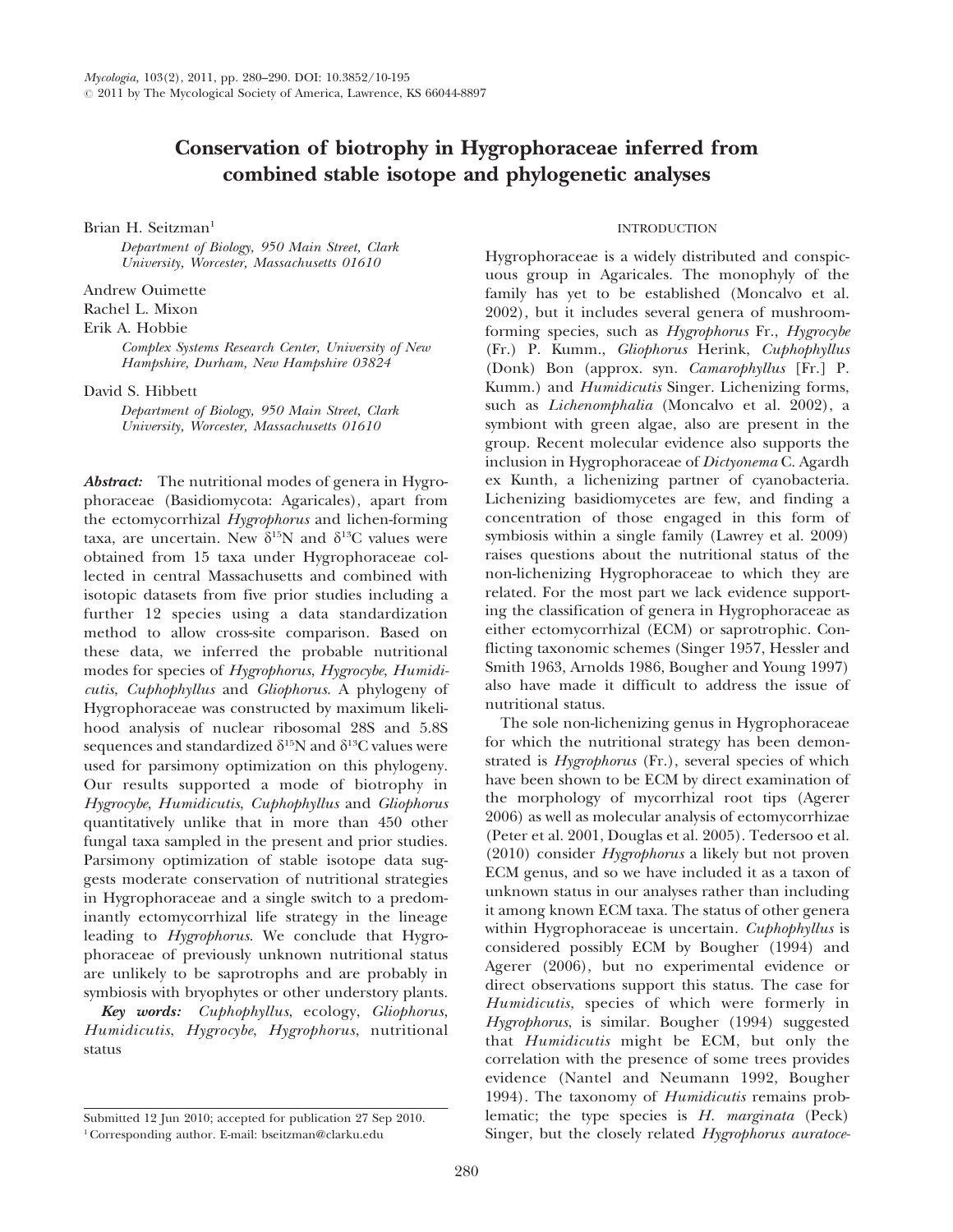phalus (Ellis) Murrill has not yet been transferred into Humidicutis. Hygrocybe has been considered to be probably saprotrophic (Griffith et al. 2002), but Bougher (1994) includes the genus among possibly ectomycorrhizal fungi along with Australian species of Gliophorus. Species of Gliophorus, such as G. laetus, were treated until recently as a section in Hygrocybe. Recent phylogenetic analysis has suggested that Gliophorus is more closely related to Humidicutis (Matheny et al. 2006). Ecological study of vascular plant and Hygrocybe spp. richness has found little correlation between the two ( $\ddot{\text{O}}$ ster 2008), but field observations from Arnolds (1981) and Griffith et al. (2002) as well as our own observations suggest that Hygrocybe as well as Gliophorus, Humidicutis and Camarophyllus most often occurs with bryophytes. Bryophytes are adapted for maximizing their uptake of nitrogenous nutrients and are thought to interact with cyanobacteria and algae (Turetsky 2003).

Stable isotope analysis has proven to be a useful method to elucidate the ecological roles of basidiocarp-producing fungi as either saprotrophs or partners in ECM symbiosis with vascular plants (Griffith 2004). Due to isotopic fractionation during the exchange of carbohydrates and nutrients, ECM fungi are consistently depleted in the proportion of  $^{13}$ C (Högberg et al. 1999) and enriched in  $^{15}N$  relative to the saprotrophic taxa with which they occur in the same patch of habitat (Gebauer and Taylor 1999, Hobbie et al. 1999). With few exceptions, such as species that may engage in proteolysis or use refractory nitrogen compounds from mineralized soil horizons (Gebauer and Taylor 1999), stable isotope analysis is helpful in clarifying the status of fungi of uncertain nutritional status. The ascomycete Leotia lubrica is an excellent example of this; its ecological role has been supported as mycorrhizal by examining its isotopic signature (Zeller et al. 2007). However the proportions of 13C and 15N in fungi are influenced by a number of site-specific environmental factors (Taylor et al. 1997, Gebauer and Taylor 1999, Henn and Chapela 2001, Griffith et al. 2002, Griffith 2004, Trudell et al. 2004, Hart et al. 2006, Zeller et al. 2007, Mayor et al. 2008), which include soil chemistry, humidity and available sunlight. Sampling from a single locality is necessary to avoid error resulting from variation in environmental factors across sites, and a means of standardizing data is required to compare isotopic data among studies (Mayor et al. 2008).

A number of studies have measured the stable isotope ratios across Basidiomycota to investigate their roles in the flow of nutrients in various habitats (Taylor et al. 1997; Hobbie et al. 1999, 2001; Högberg et al. 1999; Gebauer and Taylor 1999; Trudell et al. 2004; Hart et al. 2006; Zeller et al. 2007; Mayor et al. 2008). Few studies have focused on comparative analyses of multiple species within clades to determine nutritional mode diversity therein. One such investigation found a high degree of nutritional strategy homogeneity among genera Gliophorus, Hygrocybe, Cuphophyllus and Camarophyllus (Hygrophoraceae) in low-nutrient grassland in Wales (Griffith et al. 2002). In that study investigators demonstrated that the species sampled had unusual  $\delta^{15}N$  and  $\delta^{13}$ C values, markedly different from saprotrophs sampled from the same habitat but similar to clavarioid fungi. While broader studies have incidentally sampled several Hygrophorus spp. (TABLE I), Griffith et al. (2002) has been the only one to focus on other genera under Hygrophoraceae.

Attempts to culture Hygrophoraceae axenically have been unsuccessful (Griffith et al. 2002), and it has been suggested that this resistance to culturing plus extreme stable isotope values and frequent association with bryophytes could indicate an unusual nutritional strategy (Tedersoo et al. 2010). In the present study we investigated whether stable isotope analysis can clarify the nutritional strategies of taxa within Hygrophoraceae and whether these strategies are conserved within and among these taxa. We generated new stable isotope data from collections of diverse Hygrophoraceae fruiting bodies in a single locality to avoid confounding environmental factors. We then collected data from prior investigations that recorded  $\delta^{15}N$  and  $\delta^{13}C$  values from at least one Hygrophoraceae species along with values both for characterized ECM and saprotrophic fungi. We standardized data from all studies with a transformation scheme to isolate differences due to fungal biology from those due to environmental variations. This approach let us compare isotopic profiles regardless of the geographical origin of the exemplars from which they were generated. Finally, we performed phylogenetic analysis of diverse Hygrophoraceae and estimated the distribution of the standardized isotope characters with parsimony optimization. This approach let us predict the distribution of probable nutritional modes across Hygrophoraceae.

#### MATERIALS AND METHODS

Specimen collection and preservation.—Fruiting bodies were collected in the Tom Swamp section of Harvard Forest (Petersham, Massachusetts) Apr–Oct 2009. Specimens were identified morphologically to genus (Barron 1999, Hesler and Smith 1963, Phillips 1991, Robert et al. 2005, Wilson 2006) and preserved by drying with air circulation at 32 C or lower. Specimens collected for this study have been deposited in the Clark University herbarium (http://www. clarku.edu/faculty/dhibbett/clarkfungaldb/).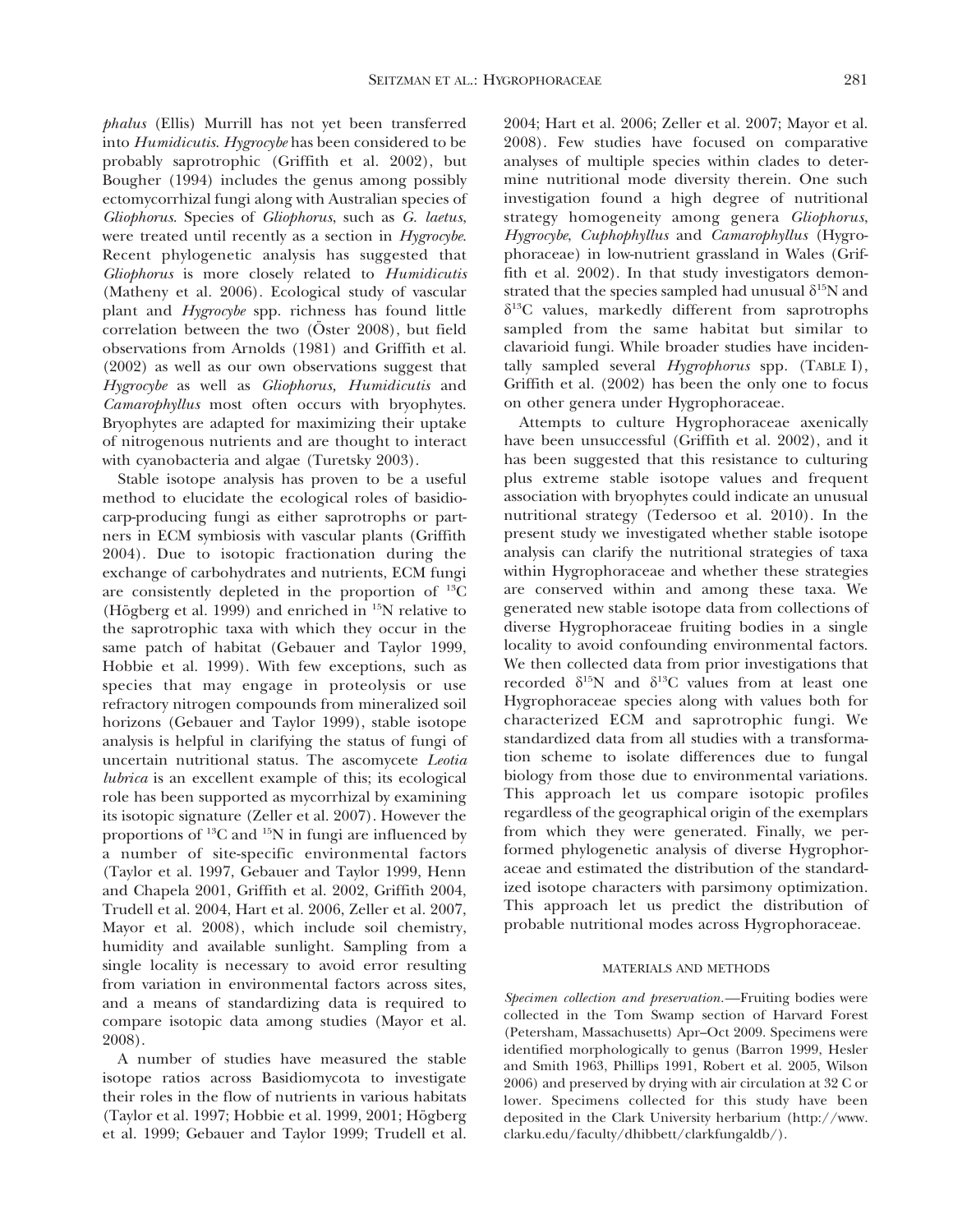|                                           | GenBank accession     |                                 | $\sigma s$ from site $\delta^{13}C$ |            | $\sigma s$ from site $\delta^{15}N$ |            |
|-------------------------------------------|-----------------------|---------------------------------|-------------------------------------|------------|-------------------------------------|------------|
| Taxon                                     | number (ITS)          | Site, study                     | <b>SAP</b>                          | <b>ECM</b> | SAP                                 | <b>ECM</b> |
| Camarophyllus borealis <sup>a</sup>       | HM020684              | West Brookfield, MA, present    | NA.                                 | NA.        | NA.                                 | NA.        |
| Cuphophyllus lacmus                       | HM020690              | Tom Swamp, present              | $-3.26$                             | $-4.54$    | 7.07                                | 2.40       |
| <i>Cuphophyllus</i> sp.                   | HM020683              | Tom Swamp, present              | $-3.22$                             | $-4.45$    | 9.65                                | 3.99       |
| Gliophorus laetus                         | HM020692              | Tom Swamp, present              | $-2.60$                             | $-3.04$    | 3.68                                | 0.32       |
| Gliophorus sp.                            | HM020676              | Tom Swamp, present              | $-2.44$                             | $-2.67$    | 5.36                                | 1.35       |
| $Hygraphorus$ auratocephalus <sup>b</sup> | GU256223 et al.       | Tom Swamp, present              | $-2.32$                             | $-2.40$    | 6.16                                | 1.85       |
| Hygrocybe "toe-head"                      | None                  | Guyana, Mayor et al. 2008       | $-2.90$                             | $-2.79$    | 2.92                                | 0.95       |
| Hygrocybe cf. cantharellus                | HM020689              | Tom Swamp, present              | $-3.16$                             | $-4.32$    | 4.45                                | 0.79       |
| Hygrocybe miniata forma<br>longipes       | HM020677              | Tom Swamp, present              | $-2.66$                             | $-3.18$    | 4.27                                | 0.68       |
| Hygrocybe punicea <sup>a</sup>            | HM020682              | Tom Swamp, present              | NA.                                 | <b>NA</b>  | NA.                                 | NA         |
| $Hygrocybe$ sp.                           | HM020686              | Tom Swamp, present              | $-2.74$                             | $-3.37$    | 6.36                                | 1.97       |
| $Hygrocybe$ sp.                           | HM020687              | Tom Swamp, present              | $-3.91$                             | $-6.02$    | 4.84                                | 1.03       |
| Hygrocybe sp.                             | HM020688              | Tom Swamp, present              | $-3.52$                             | $-5.13$    | 4.29                                | 0.70       |
| Hygrophorus agathosmus                    | AY586660              | Stadsskogen, Taylor et al. 2003 | $-3.95$                             | $-1.95$    | 1.46                                | 0.16       |
| Hygrophorus bakerensis                    | AF042623              | Deer Park, Trudell et al. 2004  | $-1.55$                             | $-0.12$    | 2.83                                | $-0.65$    |
| Hygrophorus camarophyllus                 | None                  | Stadsskogen, Taylor et al. 2003 | $-1.19$                             | 0.90       | 0.46                                | $-0.82$    |
| Hygrophorus camarophyllus                 | None                  | Deer Park, Trudell et al. 2004  | $-1.55$                             | $-0.12$    | 3.19                                | $-0.47$    |
| Hygrophorus camarophyllus                 | None                  | Snowbowl, Hart et al. 2006      | $-1.33$                             | 0.47       | $-1.00$                             | $-1.57$    |
| Hygrophorus chrysodon                     | AY586661,<br>DQ071733 | Deer Park, Trudell et al. 2004  | $-1.69$                             | $-0.37$    | 1.38                                | $-1.38$    |
| Hygrophorus eburneus                      | AF430279              | Deer Park, Trudell et al. 2004  | $-1.69$                             | $-0.37$    | 2.59                                | $-0.77$    |
| Hygrophorus flavodiscus                   | GU289651              | Tom Swamp, present              | $-0.72$                             | 1.23       | 3.95                                | 0.49       |
| Hygrophorus fuligineus                    | HM020693              | Tom Swamp, present              | $-1.82$                             | $-1.26$    | 5.64                                | 1.53       |
| Hygrophorus lindtneri                     | None                  | Breuil, Zeller et al. 2007      | $-6.56$                             | $-2.53$    | $-2.34$                             | $-2.17$    |
| Hygrophorus olivaceoalbus                 | AY586662              | Stadsskogen, Taylor et al. 2003 | $-2.30$                             | $-0.24$    | $-0.98$                             | $-2.25$    |
| Hygrophorus olivaceoalbus                 | AY586662              | Hoh, Trudell et al. 2004        | $-1.63$                             | 0.45       | 3.45                                | $-0.53$    |
| Hygrophorus purpurascens                  | None                  | Deer Park, Trudell et al. 2004  | $-1.12$                             | 0.64       | 5.29                                | 0.59       |

TABLE I. Hygrophoraceae exemplars from all sites with the GenBank accession numbers for the ITS sequences used for phylogenetic analysis

Specimens without accession numbers were not used in phylogenetic reconstruction.

<sup>a</sup> Not be used in plots of isotopic values (no exemplar of the taxon was collected from Site 4 or Site 5 at Tom Swamp) but were included in phylogenetic analysis.

<sup>b</sup> Isotopic values are a mean from multiple specimens collected at the same site.

All Hygrophoraceae specimens used for isotopic analysis were collected from two boggy sites designated Site 4  $(42^{\circ}30.791'N, 72^{\circ}12.783'W, 242 m)$  and Site 5 (42°30.778'N, 72°12.837'W, 256 m). Both sites contained profuse bryophytes. Trees at Site 5 are predominantly Tsuga canadensis and Pinus strobus mixed with a few hardwoods, such as *Acer* spp. and *Fagus* spp. Site 4 is an open area covered mainly with Sphagnum and containing Larix laricina, Acer rubrum and Vaccinium spp. A slow-moving brook drains from Site 5 into Site 4. Sporocarps from Hygrophoraceae taxa also were collected from other local sites both within and outside Tom Swamp for use in molecular analysis (TABLE I).

Stable isotope analysis.—Fungal samples were analyzed for  $\delta^{13}$ C,  $\delta^{15}$ N, % C, and % N by continuous flow with a Costech ECS4010 elemental analyzer (Costech Analytical Technologies Inc, Valencia, California) coupled with a DELTA<sub>plus</sub> XP isotope ratio mass spectrometer (Thermo Scientific, Bremen, Germany) at the University of New Hampshire Stable

Isotope Laboratory. All carbon and nitrogen isotope data are reported in  $\delta$  notation according to this equation:  $\delta X =$  $[(R<sub>sample</sub>/R<sub>standard</sub>) - 1] * 1000$  where X is <sup>13</sup>C or <sup>15</sup>N and R is the ratio  $^{13}C/^{12}C$  or  $^{15}N/^{14}N$ . All  $\delta^{13}C$  and  $\delta^{15}N$  values were normalized on VPDB ( $\delta^{13}$ C) and AIR ( $\delta^{15}$ N) reference scales with the following internationally calibrated standards and values: IAEA CH6  $(-10.45\%)$ , CH7  $(-32.15\%)$ , N1  $(0.4\%)$ and N2 (20.3%). Laboratory working standards included NIST 1515 (apple leaves), NIST 1575a (pine needles) and tuna muscle, as well as *Boletus* quality control.

Molecular analysis.—DNA was isolated from dried fruiting bodies. For smaller specimens approximately 5 mg were used with the EZNA Forensic DNA Kit (Omega Bio-Tek, Norcross, Georgia). For larger specimens approximately 20 mg were ground in liquid nitrogen and extracted in 600 mL 3% SDS buffer (0.15M NaCl, 50 mM Tris, 50 mM EDTA) at 65 C for 1 h, purified with phenol chloroform and chloroform and precipitated with  $10 \mu L$  3M sodium acetate in isopropyl alcohol. The resulting pellets were washed with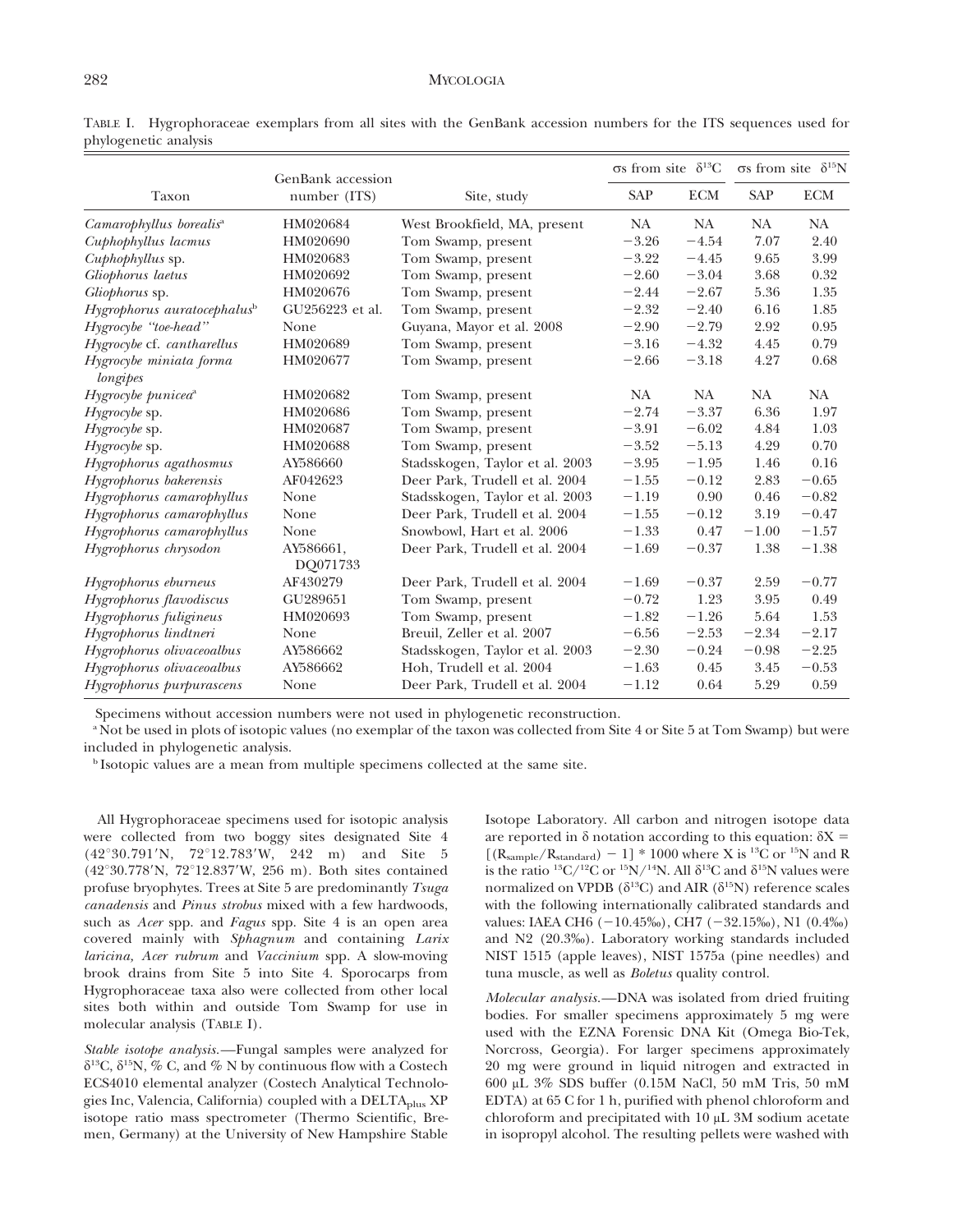|                               | $\delta^{13}C$ , SAP |          | $\delta^{15}$ N, SAP |          | $\delta^{13}C$ , ECM |          | $\delta^{15}$ N, ECM |          |
|-------------------------------|----------------------|----------|----------------------|----------|----------------------|----------|----------------------|----------|
| <b>Site</b>                   | $\frac{(960)}{2}$    | $\sigma$ | $(\%0)$              | $\sigma$ | $(\%0)$              | $\sigma$ | $\frac{(9/00)}{2}$   | $\sigma$ |
| Breuil-Chenue, France         | $-22.53$             | 0.93     | $-3.25$              | 1.43     | $-26.24$             | 0.93     | 3.13                 | 4.48     |
| Deer Park Rd, Washington, USA | $-23.33$             | 1.40     | $-1.20$              | 1.66     | $-25.41$             | 0.79     | 5.65                 | 3.31     |
| Hoh River, Washington, USA    | $-22.90$             | 1.23     | $-2.38$              | 1.47     | $-25.23$             | 0.73     | 4.70                 | 3.78     |
| Snowbowl, Arizona, USA        | $-22.03$             | 1.18     | 1.94                 | 2.35     | $-24.10$             | 1.07     | 5.23                 | 3.58     |
| Stadsskogen, Sweden           | $-23.08$             | 1.27     | 1.55                 | 3.33     | $-25.71$             | 1.23     | 5.87                 | 3.37     |
| Tom Swamp, Massachusetts, USA | $-23.91$             | 1.44     | $-2.34$              | 2.01     | $-25.73$             | 0.63     | 4.00                 | 3.27     |
| Upper Potaro River, Guyana    | $-24.87$             | 1.32     | 1.59                 | 2.20     | $-25.95$             | 0.98     | 5.64                 | 2.48     |

TABLE II. Mean and standard deviation values for  $\delta^{13}C$  and  $\delta^{15}N$  for saprotrophic and ECM exemplars from each site

70% ethanol, dried and resuspended in 100 mL sterile  $dH<sub>2</sub>O$ . DNA was further diluted up to 500-fold for use as a PCR template.

Two sequences were amplified from the nuc rDNA of each specimen. For the sequence containing ITS1, ITS2 and the 5.8S ribosomal subunit, primers ITS-1F and ITS4 (White et al. 1990) were employed. For the 28S ribosomal subunit primers LR0R and LR7 were used (http://www.biology. duke.edu/fungi/mycolab/primers.htm). PCR for both regions proceeded by initial denaturing at 95 C for 2 min and 35 cycles of denaturing at 94 C for 45 s, annealing at 50 C for 1 : 10 and extension at 72 C for 2 min. Each PCR reaction mixture contained 14.5  $\mu$ L sterile dH<sub>2</sub>O, 2.5  $\mu$ L  $10\times$  PCR buffer, 0.5 µL dNTP, 1.25 µL of each primer in the pair and 0.25 µL Paq5000 DNA polymerase (Agilent Technologies, Santa Clara, California). Five microliters purified DNA was added to each reaction mixture.

PCR products were checked by electrophoresis on a 1% agarose gel, viewed with ethidium bromide in UV light, purified by ethanol precipitation and sequenced with either the two ITS primers or the nested primers LR0R, LR3R, LR5 and LR7 for the 28S subunit using the ABI Prism BigDyeterminator cycle sequencing kit (Applied Biosystems, Foster City, California). Sequencing reaction products were purified by ethanol precipitation, resuspended in 15 mL formamide and analyzed with an ABI 3130 Genetic Analyzer. The resulting sequences were edited with Sequencher 3.1 (GeneCodes Corp., Ann Arbor, Michigan).

Phylogenetic analysis.—Existing ITS and 28S sequences were located in GenBank with a combination of BLAST queries with newly generated sequences as queries and text-based searches for Hygrophoraceae.

New and existing 28S sequences were aligned initially on the MAFFT Web server 6 (http://mafft.cbrc.jp/alignment/ server/index.html, Katoh et al. 2002) with the E-INS-I algorithm. Further refinement was performed with Mesquite 2.72 (Maddison and Maddison 2009). The same procedure was followed for aligning the 5.8S sequences from the ITS regions of the 50 taxa. Sequences from the two regions were concatenated for maximum likelihood analysis on the RAxML BlackBox server (http://phylobench.vital-it. ch/raxml-bb/index.php, Stamatakis et al. 2008) with Typhula phacorrhiza as an outgroup (Matheny et al. 2006). Bootstrap values were determined from 1000 replicates. The resulting tree was viewed in Mesquite. Alignments and trees were deposited in TreeBase (accession number S10612).

Transformation, coding and analysis of isotopic data.— Isotopic data from the present study were combined with those from previous studies that included at least one species of Hygrophoraceae (Mayor et al. 2008). Because <sup>13</sup>C and 15N levels in the same taxon can be influenced by numerous environmental factors, such as elevation, humidity and soil chemistry, a standardization approach was employed. First, mean  $\delta^{13}C$  and  $\delta^{15}N$  for the known saprotrophic and ectomycorrhizal taxa, excluding Hygrophoraceae and taxa of uncertain nutritional status, from each individual site in each published study (TABLE II). Next, a standard deviation for each isotopic proportion was determined for each nutritional strategy at each site. Hygrophoraceae species collected from a site were treated as being of unknown nutritional type and their  $\delta^{13}C$  and  $\delta^{15}$ N data transformed into a number of standard deviations from the means for each isotope in collective saprotrophs and ECM taxa from the same site (TABLE I). Thus for each Hygrophoraceae species four transformed values were obtained  $(\delta^{13}C \text{ standard deviations from the saprotrophic})$ mean,  $\delta^{13}$ C standard deviations from the ECM mean,  $\delta^{15}$ N standard deviations from the saprotrophic mean and  $\delta^{15}N$ standard deviations from the ECM mean). When two or more exemplars of a species were collected from a given site, a mean was taken to arrive at a single value. The absolute value of the number of standard deviations was used as a measure of distance to estimate the nutritional character state for each taxon across all studies (TABLE III).  $\delta^{13}$ C and  $\delta^{15}$ N were treated as independent characters.

TABLE III. Character coding scheme for standard deviations of stable isotope values used in parsimony optimization

| $\sigma s$ from SAP<br>mean | $\sigma s$ from ECM<br>mean<br>(absolute value) (absolute value) | <b>State</b>                                                       |
|-----------------------------|------------------------------------------------------------------|--------------------------------------------------------------------|
| $\leq 2$<br>$\leq 2$        | > 2<br>$\leq 2$                                                  | Probably saprotrophic<br>Either saprotrophic or<br>ECM (equivocal) |
| >2                          | $\leq 2$                                                         | Probably ECM                                                       |
| > 2                         | > 2                                                              | Neither probably<br>saprotrophic nor<br>probably ECM               |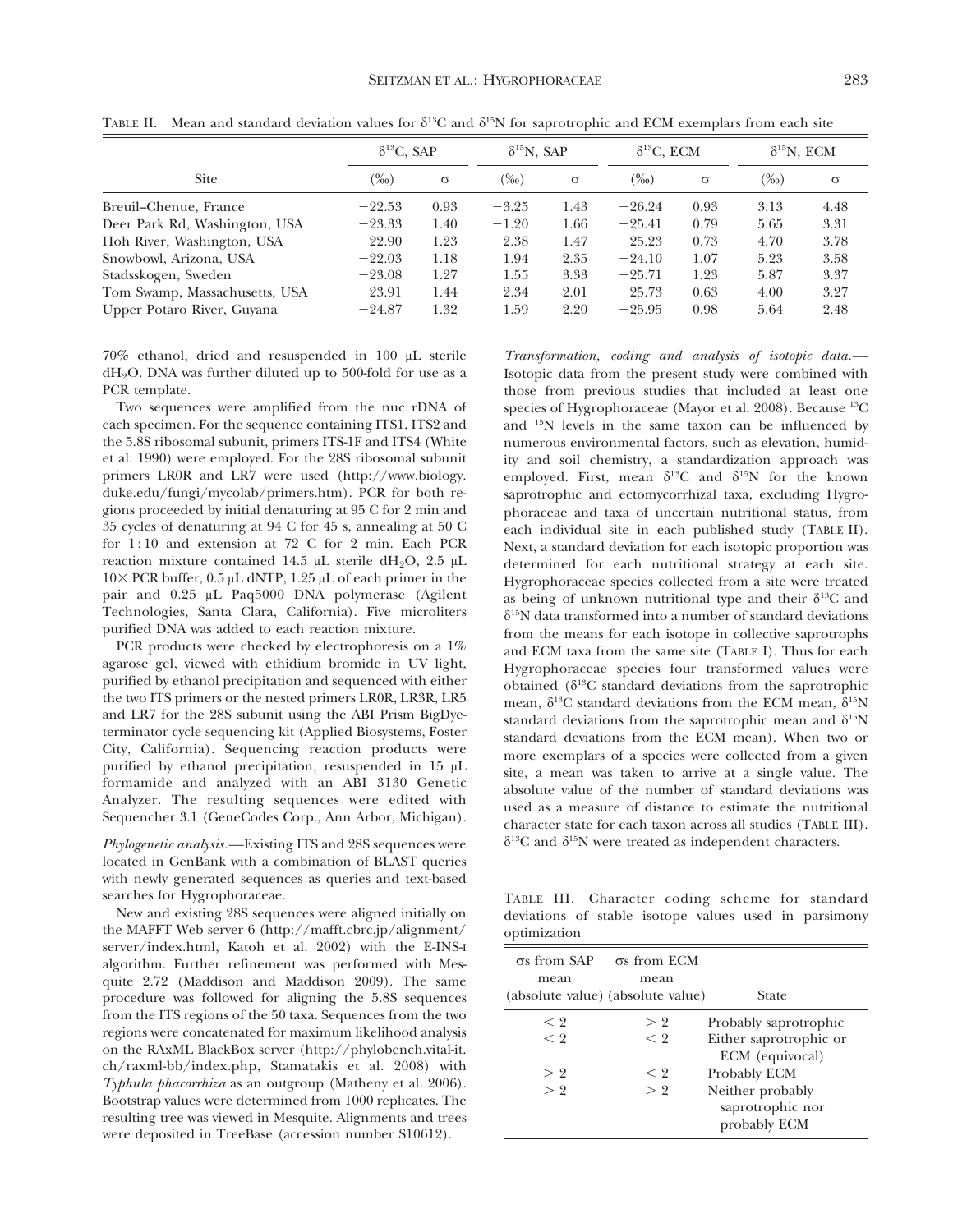#### 284 MYCOLOGIA



#### $\delta^{15}$ N vs  $\delta^{13}$ C: Tom Swamp Collections

FIG. 1. Plot of  $\delta^{13}C$  and  $\delta^{15}N$  absolute values for specimens collected from Tom Swamp. Ovals delineate two standard deviations from the mean for each of four groups (Humidicutis, Hygrocybe, ECM and saprotrophic fungi). The double-lined point at the center of each oval is the combined mean for both isotopes. The outlying Hygrophorus (upper right) is an exemplar of H. flavodiscus collected from a location in Tom Swamp other than sites 4 and 5.

Four character states were created for each stable isotope based on whether the distance value was more or less than two standard deviations from each of the means (TABLE III). For example a specimen with a  $\delta^{13}$ C value less than two standard deviations of the site saprotrophic mean at which it was collected was coded as ''probably saprotrophic''. The same coding scheme also was applied to the specimen's  $\delta^{15}$ N value. OTUs for which nLSU and 5.8S sequences but no isotopic data were available (Lichenomphalia umbellifera, Dictyonema minus and Typhula phacorrhiza) were left as ambiguous, even in cases where the nutritional mode previously had been established.

The resulting states were mapped onto the molecular phylogenetic tree in Mesquite with unordered parsimony as the optimality criterion, and ancestral state reconstruction was performed with the TRACE module for each of the two characters individually. The absolute values from the Tom Swamp and the transformed  $\delta^{13}$ C and  $\delta^{15}$ N values for all taxa across all reviewed studies also were plotted in Excel 2007 to view the differences between Hygrophoraceae and other taxa.

#### RESULTS

Tom Swamp specimens.—Twenty-three Hygrophoraceae sporocarps from sites 4 and 5 were collected and used in isotopic analysis (two Cuphophyllus, six Hygrocybe, 10 Humidicutis, two Gliophorus and three Hygrophorus). Thirty-two sporocarps from character-

ized ECM taxa and five from characterized saprotrophic taxa also were analyzed (SUPPLEMENTAL TABLE I). One specimen of Hygrocybe punicea was collected from a different site in the Tom Swamp tract, and one Camarophyllus borealis fruiting body was collected from outside Tom Swamp (TABLE I). These two specimens were used only for phylogenetic analysis.

The mean  $\delta^{13}$ C values for all *Hygrocybe* and Humidicutis spp. demonstrate substantial depletion versus both non-Hygrophoraceae saprotrophic  $(-23.91\%)$  and ECM  $(-25.73\%)$  species (TABLE I). When the values for all specimens are plotted (FIG. 1) clustering of individual values within two standard deviations of the mean for each of the four groups (known ECM fungi, known saprotrophic fungi, Hygrocybe spp. and *Humidicutis* spp.) is seen. The outlying Hygrophorus flavodiscus in the upper right quadrant of the figure was collected at a site fewer than 100 yards from Site 5, demonstrating the variation in stable isotope readings, which can occur due to differing conditions. Minimal overlap occurs between groups; each of the four appears to have a distinct combined stable isotope signature recognizable as differing from the other three. The  $\delta^{13}$ C values of the Hygrocybe/Gliophorus cluster show consistently more depletion than either those of ECM or saprotrophic taxa, but the  $\delta^{15}N$  are comparable to those of known ECM fungi. Humidicutis demon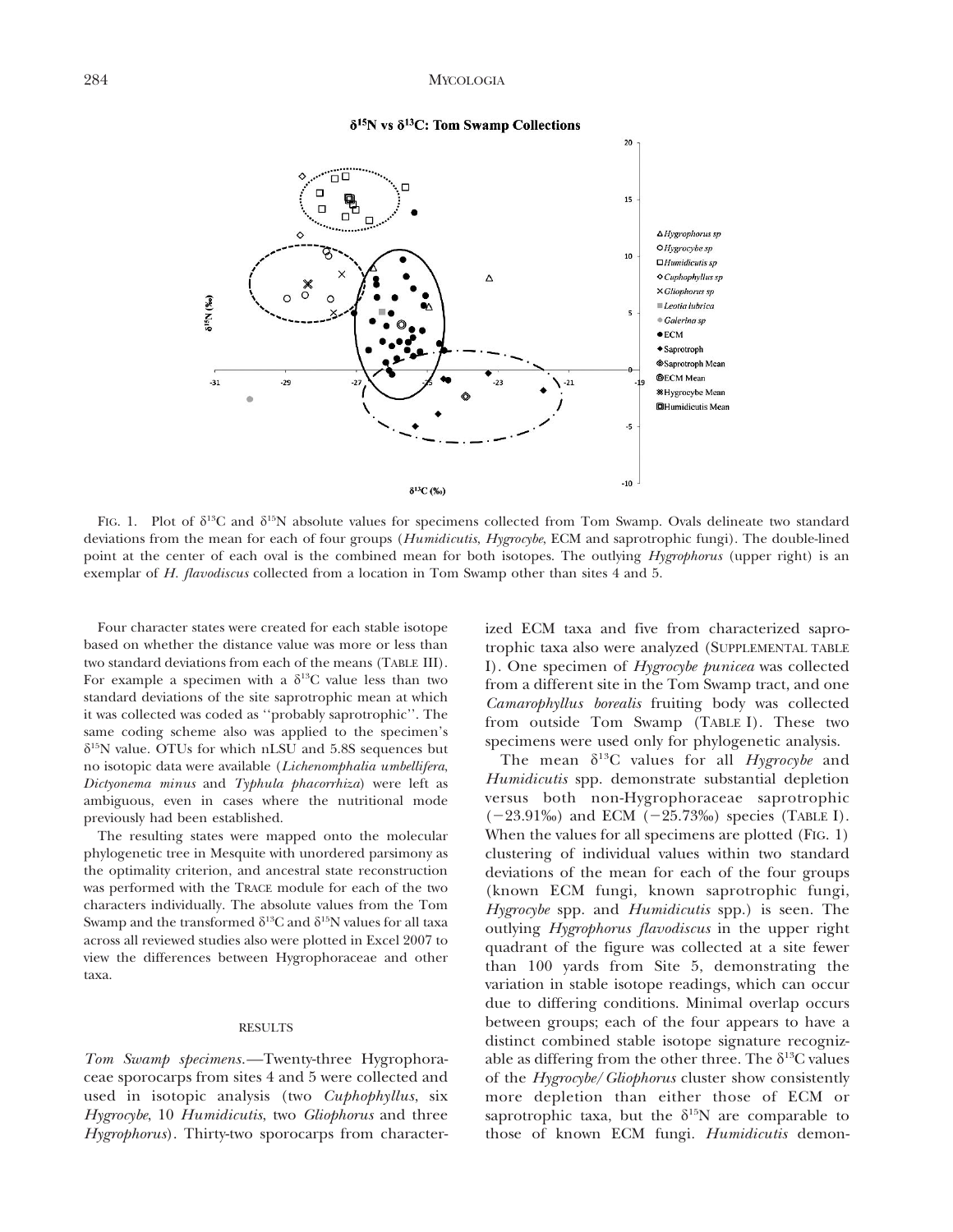strates both more depleted  $^{13}$ C and greater  $^{15}$ N enrichment compared to both saprotrophic and ECM fungi. The two Cuphophyllus exemplars do not fall into either of the two other Hygrophoraceae clusters with Cuphophyllus lacmus having isotopic values slightly closer to the Hygrocybe/Gliophorus group and Cuphophyllus sp. closer to Humidicutis but both falling beyond two standard deviations for both heavy isotopes. Both Cuphophyllus spp. are more depleted for 13C and more enriched for 15N than either ECM or saprotrophic fungi.

A single exemplar of a Galerina sp. morphologically similar to Galerina paludosa (Redhead 1981), collected from a Sphagnum hummock at Site 4, also had depleted 13C compared to both ECM and saprotrophic fungi, and the value for this isotope is similar to that for Hygrocybe exemplars. Fruiting bodies of the ascomycete Leotia lubrica had stable isotope values consistent with known ECM taxa.

Isotopic data across studies.—Transformation and comparison of stable isotope data across seven studies (Tom Swamp, present study; Stadsskogen, Sweden, Taylor et al. 2003; Deer Park Road, Washington, USA, Trudell et al. 2004; Hoh River, Washington, USA, Trudell et al. 2004; Snowbowl, Arizona, USA, Hart et al. 2006; Upper Potaro River, Guyana, Mayor et al. 2008; Breuil-Chenue, France, Zeller et al. 2007) demonstrated a remarkable consistency in the transformed distances for all taxa despite widely differing environmental conditions (FIG. 2). When all data are plotted in a single graph a large majority of taxa of the same nutritional type across studies fall within two standard deviations of the mean for that type, whether ECM or saprotroph, allowing for consistency in comparing data from taxa under Hygrophoraceae. Transformed data points for all but two exemplars of Hygrophorus are within two standard deviations of the mean for known ECM species (FIG. 3). In contrast, all exemplars of Hygrocybe, Humidicutis, Gliophorus and Cuphophyllus are more than two standard deviations from the mean for ECM species. When Hygrophoraceae are compared to the means for saprotrophic taxa across studies only two Hygrophorus specimens fall within two standard deviations of the mean (FIG. 2). The other Hygrophoraceae sampled from Tom Swamp are thus outside where they would likely fall if they were typical of either known ECM or saprotrophic fungi with which they occur in the same patches of habitat. Hygrophorus, which is likely to be ECM, has  $\delta^{13}$ C values within two standard deviations of the mean for saprotrophs in all but two cases, but its  $\delta^{15}N$  values show more enrichment for that isotope and are in keeping with ECM fungi from the same sites.



FIG. 2. Plots of all stable isotope data points for Hygrophoraceae from all studies. The dashed oval centered at the origin of each plot delineates two standard deviations from the mean for all known ECM (top) and saprotrophic (bottom) specimens in each of the studies. Data from most Hygrophorus exemplars cluster with ECM but not saprotrophic fungi. Other Hygrophoraceae genera do not cluster with ECM or saprotrophic fungi, indicating a different nutritional strategy. Data points for non-Hygrophoraceae fungi are not shown.

Molecular phylogeny.—The initial alignment of the nLSU region contained 50 taxa and 1414 characters. Further refinement resulted in an alignment of 1355 characters when unalignable regions had been removed. Alignment of the 5.8S region contained 50 taxa and 161 characters.

Maximum likelihood analysis of combined nLSU + 5.8S produced a tree (FIG. 3) with moderate to weak bootstrap support at the deepest nodes, which are also short branches. The Cuphophyllus clade (clade 1) is resolved as the sister of all other Hygrophoraceae sampled (BS 82%), although monophyly of the remaining Hygrophoraceae is not strongly supported. Clade 2, Hygrophorus + Humidicutis + Gliophorus +  $Lichenomphalia + Dictyonema$ , reconstructs the lichenizing Hygrophoraceae (Lawrey et al. 2009) (clade L) as the sister of the other three genera, again with weak bootstrap support. A monophyletic Humidicutis clade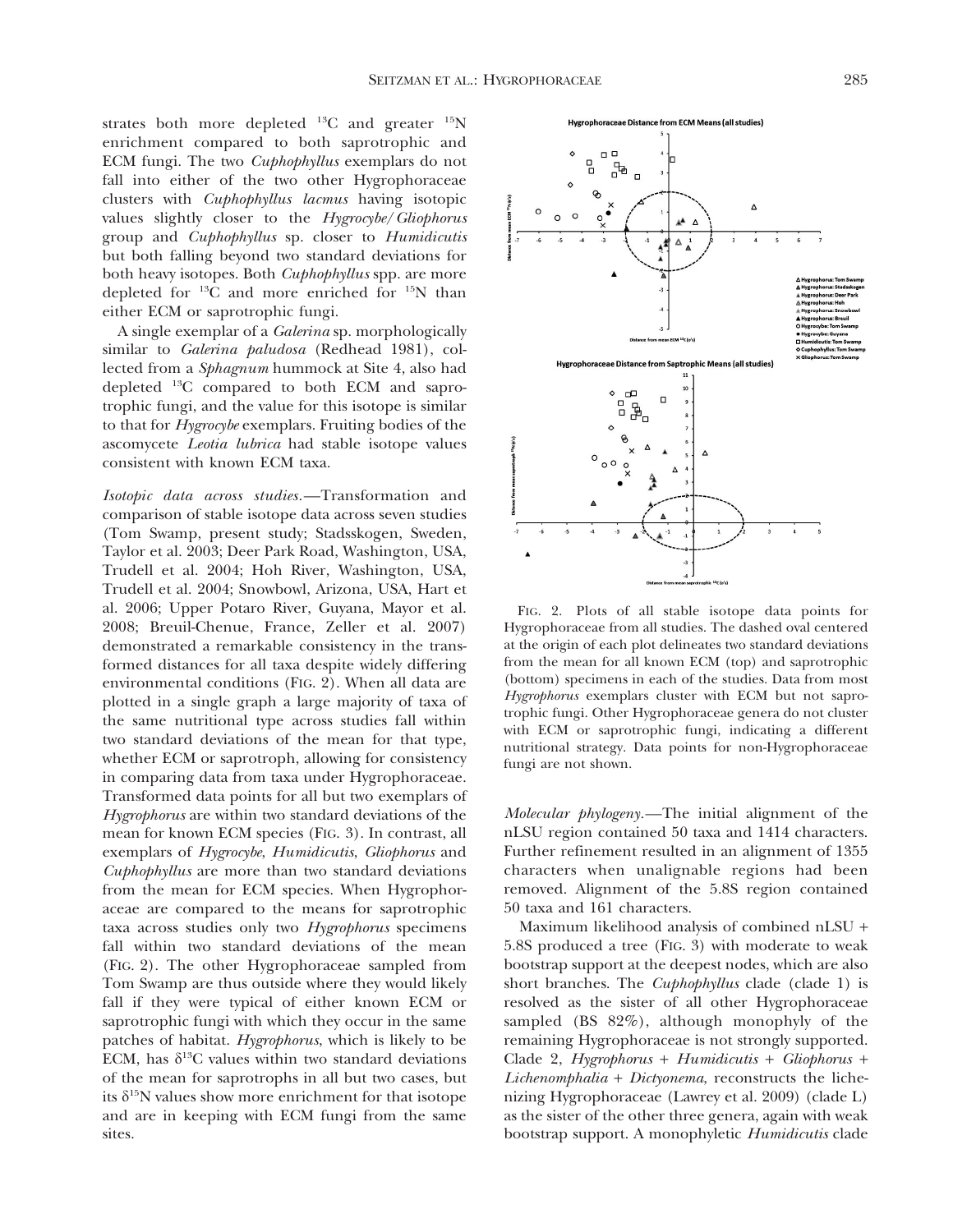

FIG. 3. Parsimony optimization of the  $\delta^{13}C$  character states mapped onto the nLSU + 5.8S phylogram. Clades are indicated by the numbered brackets; clade 1 is composed of Cuphophyllus spp., clade 2 of Gliophorus + Humidicutis + Hygrophorus + lichenizing Hygrophoraceae (indicated by an L), and clade 3 of Hygrocybe spp. Bootstrap support  $>50\%$  is above branches. Length  $=$  two steps.

was strongly supported (BS 100%). Gliophorus shares a more recent common ancestor with *Humidicutis* than it does with Hygrophorus. Each of the genera appears here as monophyletic. Clade 3, composed entirely of Hygrocybe spp., is at the end of a significantly longer and better supported branch (BS 100%) than that leading to the *Hygrophorus* et al. clade.

Parsimony optimization of stable isotope data.—Mapping of  $\delta^{13}C$  and  $\delta^{15}N$  character states onto the molecular phylogeny suggests that the isotopic profiles are conserved among closely related taxa except for isolated changes in *Hygrophorus*. For  $\delta^{13}C$ (FIG. 3) all Hygrophorus spp. possessed the same state (equivocal), except H. agathosmus (ECM-like). All other taxa for which data were available were more than two standard deviations from both ECM and saprotrophic fungi sampled from the same site. For  $\delta^{15}N$  (FIG. 4) *Hygrocybe* is entirely ECM-like as are Gliophorus and Hygrophorus spp. other than H. chrysodon and H. olivaceoalbus, both of which are equivocal (gray branches). Cuphophyllus and Humidicutis are uniformly more than two standard deviations from the means of both the known ECM and saprotrophic taxa with which they occur at a given site.

#### DISCUSSION

Most prior stable isotope analyses incidentally have sampled only a few *Hygrophorus* spp. and a single unidentified Hygrocybe referenced as "toe-head" (Mayor et al. 2008). The exception to this was a survey of taxa in Welsh grasslands that included several Hygrocybe, Camarophyllus and Gliophorus exemplars (Griffith et al. 2002). Our study is the first to sample diverse species across Hygrophoraceae from a single woodland locality, including exemplars of Hygrophorus and Humidicutis along with co-occurring saprotrophic and ECM taxa. Griffith et al. (2002)compared  $\delta^{13}$ C and  $\delta^{15}$ N values in the Hygrophoraceae sampled to saprotrophic fungi from the same site but included only co-occurring clavarioid putatively ECM taxa, relying on data from Kohzu et al. (2000) and Hobbie et al. (2001) for comparisons to other ECM basidiomycetes. Nevertheless our results largely agreed with the pattern of stable isotopes noted in Griffith et al. (2002). Our study found for the first time that Humidicutis spp. also have  $\delta^{13}$ C and  $\delta^{15}$ N values unlike previously characterized ECM and saprotrophic taxa. When non-Hygrophorus Hygrophoraceae were compared to ECM basidiomycetes, the  $\delta^{13}$ C values in non-Hygrophorus Hygrophoraceae were lower than in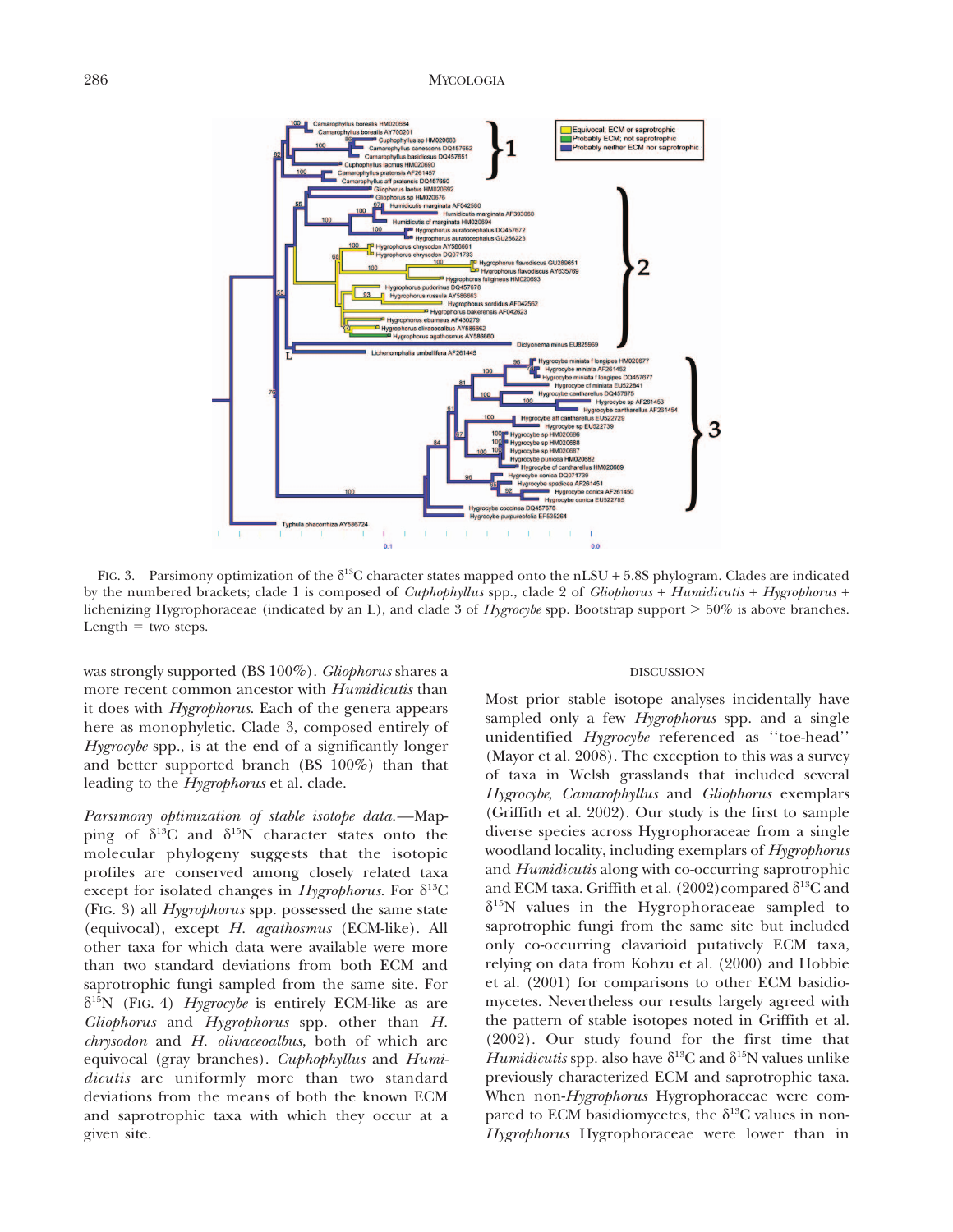

FIG. 4. Parsimony optimization of the  $\delta^{15}N$  character states mapped onto the nLSU + 5.8S phylogram. Clades are indicated by the numbered brackets; clade 1 is composed of Cuphophyllus spp., clade 2 of Gliophorus + Humidicutis + Hygrophorus + lichenizing Hygrophoraceae (indicated by an L) and clade 3 of Hygrocybe spp. Bootstrap support  $> 50\%$  is above branches. Gray branches are those for which no state has been inferred. Length  $=$  four steps.

characterized ECM taxa.  $\delta^{15}N$  values are similar to other ECM fungi only in Hygrocybe spp. from forest habitat. While nothing in our study explains the source of this difference between our study and Griffith's European grassland Hygrocybe, in light of the known sensitivity of Hygrocybe to soil nitrogen content, differences between forests and grasslands in soil chemistry, such as pH and availability of ammonium versus that of nitrate, should be considered potential influences (Keizer 1993, Griffith et al. 2002). Variations in  $\delta^{15}N$  values in conspecific fungi also have been linked to temperature and humidity (Henn and Chapela 2001, Griffith et al. 2002, Mayor et al. 2008). Our own finding of significant variation in the isotopic profile of Hygrophorus flavodiscus collected from nearby sites with differing soil conditions (FIG. 1) demonstrated the importance of collecting specimens from the same site when analyzing stable isotope content in Hygrophoraceae.

A number of factors related to fungal biochemistry and morphology have been proposed to influence  $\delta^{15}N$ in fungi other than their nutritional status (Gleixner et al. 1993, Taylor et al. 1997, Gebauer and Taylor 1999, Griffith et al. 2002, Hobbie and Agerer 2010). Nothing in our investigation of fruiting bodies collected from Tom Swamp supports these mechanisms as playing a significant part in observed values from that site. With a simple transformation method we were able to compare isotopic data across several diverse sites that incorporate stable isotope data from nearly 500 exemplars of Basidiomycota diversity (SUPPLEMENTAL TABLE I). While some outliers do occur (SUPPLEMENTAL FIG. 1), they are few, suggesting that factors such as carbon isotope fractionation between substrates and fruiting bodies (Gleixner et al. 1993), mycelial exploration types (Hobbie and Agerer 2010) and use of nitrogen from different soil profiles (Taylor et al. 1997), do not cause sufficient variability to affect our analysis when our data normalization technique is used. For example Hygrophorus olivaceoalbus was sampled in two of the studies we reviewed (Taylor et al. 2003, Trudell et al. 2004) and appears isotopically typical in our analysis (FIG. 2). DNA sequences from H. olivaceoalbus have been recovered from mineral eluvial soil profiles, as have various Lactarius and Russula sequences (Landeweert et al. 2003). Among the hundreds of exemplars of ECM fungi across the studies we reviewed, only two exemplars had  $\delta^{15}N$ values similar to those of Humidicutis or Cuphophyllus (SUPPLEMENTAL FIG. 1).

Analysis of isotopic data from Tom Swamp (FIG. 1) delineates three moderately conserved profiles in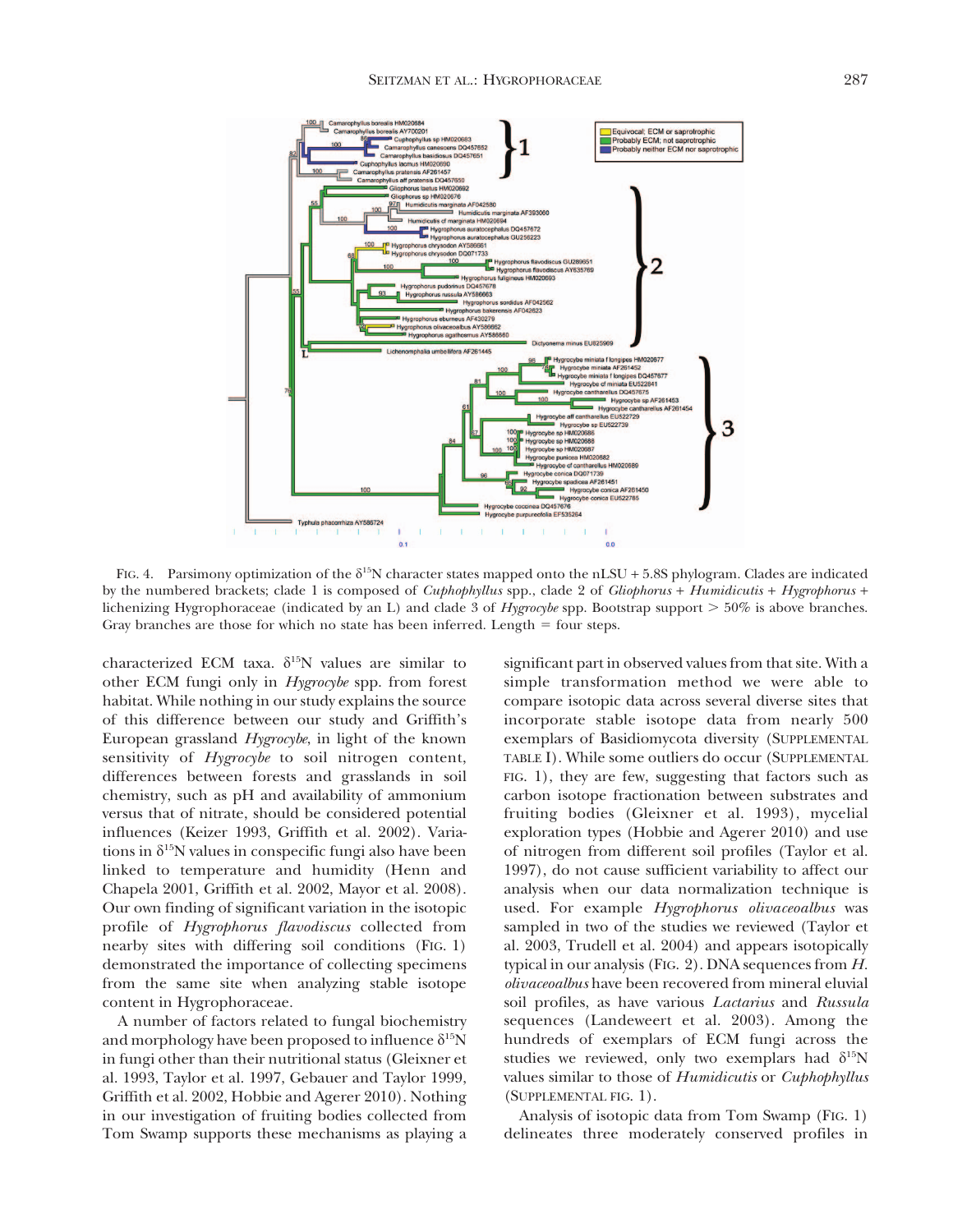Hygrophoraceae. Hygrophorus spp. are ECM-like for both  $\delta^{13}C$  and  $\delta^{15}N$ . *Hygrocybe* and *Gliophorus* are more depleted in 13C than known ECM taxa but similar in  $^{15}$ N. *Humidicutis* is more depleted in  $^{13}$ C and much more enriched in 15N than ECM basidiomycetes. No Hygrophoraceae from Tom Swamp have combined isotopic profiles resembling saprotrophic fungi from the site. The same result holds when isotopic data from multiple sites are transformed and plotted (FIG. 2). Two Cuphophyllus exemplars have  $\delta^{13}$ C values similar to those in both *Hygrocybe* and Humidicutis but slightly different  $\delta^{15}N$  values that prevent their inclusion in either of the two delineated nutritional modes seen in those genera.

Our phylogenetic reconstruction of Hygrophoraceae (FIG. 3) agrees with the topology of that section of the phylogeny in Matheny et al. (2006) except for the weakly supported placement of lichenizing taxa as the sister clade of Hygrophorus + Humidicutis + Gliophorus in the present study. Our phylogeny also agrees with the maximum likelihood reconstruction in Lawrey et al. (2009), which supported Dictyonema as a genus in Hygrophoraceae. Deep nodes were not well supported by bootstrap analysis, but Cuphophyllus, Humidicutis (including Hygrophorus auratocephalus) and Hygrocybe all are resolved as well supported clades. Gliophorus and Hygrophorus were not well supported but are in agreement with current taxonomy. Our results are consistent with much more intensively sampled phylogenies of Hygrophoraceae (Lodge et al. unpubl).

Parsimony optimization mapping of the  $\delta^{13}C$ character onto the Hygrophoraceae molecular phylogeny (FIG. 3) suggests that the extreme depletion of  $13^{\circ}$ C in clades other than *Hygrophorus* are widespread and conserved in the family. While Hygrophorus exhibits a character state like that of both saprotrophic and ECM taxa outside Hygrophoraceae, Cuphophyllus, Hygrocybe, Humidicutis and Gliophorus all have transformed values more than two standard deviations from the mean for all other saprotrophs and ECM taxa samples across all reviewed studies. Within Hygrophorus only H. agathosmus (Taylor et al. 2003) is inferred as probably ECM and not saprotrophic. The most parsimonious explanation for this scenario is that there has been a single switch from the presently uncharacterized ''probably neither ECM nor saprotrophic'' nutritional mode in all other Hygrophoraceae to the more ECM-like state in Hygrophorus. The switch is inferred to have occurred along the branch separating Hygrophorus from the other taxa examined. No members of Hygrophoraceae are inferred to be probably saprotrophic and probably not ECM in this analysis.

Mapping of the  $\delta^{15}N$  character with parsimony optimization (FIG. 4) presents a more complex series of shifts. Extreme 15N enrichment, greater than that in other ECM fungi, is seen in both the Cuphophyllus and Humidicutis clades. The character in Hygrocybe as well as Hygrophorus is consistent with known ECM taxa. Two additional shifts to a less ECM-like, equivocal state are noted within Hygrophorus. Both H. chrysodon (Trudell et al. 2004) and H. olivaceoalbus (Taylor et al. 2003, Trudell et al. 2004) appeared in the present reconstruction to have independently switched to a somewhat different nutritional strategy than other Hygrophoraceae sampled. Once again none of the Hygrophoraceae in any of the studies were inferred to be exclusively saprotrophic and only two OTUs are even equivocally so. Both equivocal OTUs are in Hygrophorus, which contains species characterized as ECM by both morphological study (Agerer 2006) and analyses of ITS sequences from root tips (Peter et al. 2001, Douglas et al. 2005).

Based on our analyses incorporating both  $\delta^{15}N$  and  $\delta^{13}$ C values *Hygrocybe* should not be considered a saprotrophic clade. The case is the same for the other clades recovered in this study. The only species we have reconstructed even as equivocally saprotrophic for both nitrogen and carbon acquisition are Hygrophorus chrysodon and Hygrophorus olivaceoalbus, and because we have no information regarding the condition of the fruiting bodies sampled or the conditions at the precise locations from which they were collected we must allow that unknown factors may have affected the isotopic data for these taxa. One of our collections of Hygrophorus flavodiscus from Tom Swamp and one of Hygrophorus lindtneri from France (Zeller et al. 2007) each varied by several standard deviations from means for ECM taxa at their respective sites, demonstrating the variability of isotopic data due to changes in the exemplar's immediate environment (FIG. 2). Both yielded low  $\delta^{13}C$  and  $\delta^{15}N$  values unlike all other Hygrophoraceae and in fact unlike any other fungus among the  $\sim$  500 samples taken in all studies reviewed (SUPPLEMENTAL TABLE I).

The result that many Hygrophoraceae fell more than two standard deviations from the means for one or both stable isotope values in characterized ECM and saprotrophic taxa suggests that the nutritional strategy of these Hygrophoraceae differs from those characterized fungi. We can only speculate presently as to what the specific strategy might be. Hygrophoraceae exhibiting the unusual profiles have been described in the literature as bryophilous in European grassland setting (Arnolds 1981, Griffith et al. 2002), and they also occurred with bryophytes in the sites from which we recovered them in a North American woodland. These observations suggest that Hygrophoraceae are biotrophic on either bryophytes or with another bryophyte-associated organism. The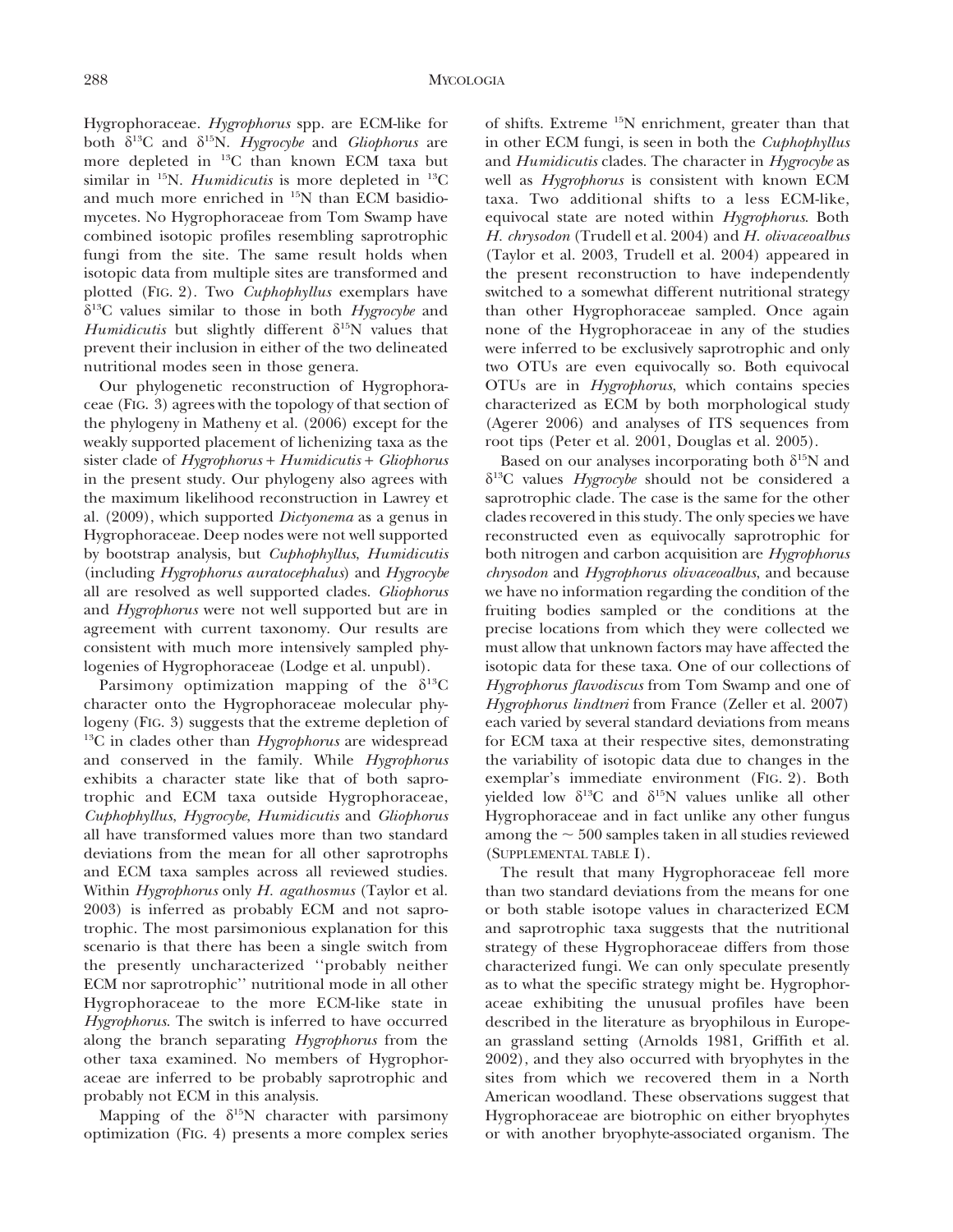only other basidiomycete in our study exhibiting the degree of  $^{13}C$  depletion found in non-*Hygrophorus* Hygrophoraceae was Galerina growing on Sphagnum that was morphologically similar to Galerina paludosa, demonstrated as being biotrophic on Sphagnum (Redhead 1981). Our phylogenetic analysis reconstructed lichenizing Hygrophoraceae (Lawrey et al. 2009) as sister taxa of Hygrophorus and Humidicutis (FIG. 3). It thus is possible that some non-lichenizing Hygrophoraceae derive a portion of their carbon from algae (as does Lichenomphalia) or cyanobacteria (as does Dictyonema) (Lawrey et al. 2009) as either mutualists, parasites or necrotrophs. On the other hand, if non-lichenizing Hygrophoraceae other than Hygrophorus are indeed saprotrophic, it is conceivable that the differences we see in these genera could result from their exploitation of algae as a carbon source as some other saprotrophic basidiomycetes are capable of doing (Hutchison and Barron 1997, Hobbie and Boyce 2010).

Our findings were consistent with a model in which Hygrophoraceae outside genus Hygrophorus are exchanging nutrients with a partner. The same mechanisms that result in the depletion of 13C and enrichment of 15N in ECM fungi relative to saprotrophs cause even greater respective 13C depletion and 15N enrichment in members of Hygrophoraceae in which  $\delta^{13}C$ and  $\delta^{15}N$  values were more than two standard deviations from the means for both saprotrophs and confirmed ECM taxa. Hygrophoraceae in which the ''neither saprotrophic nor ECM'' character state has been noted are found in nitrogen-poor habitats. It is possible that in such habitats Hygrophoraceae are forced to sequester most of their nitrogen in 15Ndepleted chitin during growth, leaving a residual, 15Nenriched protein pool (Taylor et al. 1997) to serve as the nitrogen source for fruiting body formation.

These nitrogen and carbon isotope patterns suggest that Cuphophyllus, Humidicutis, Hygrocybe and Gliophorus are not saprotrophic, but are biotrophic with an as yet unknown partner.  $\delta^{13}$ C values are particularly suggestive of an association with bryophytes, algae or understory vascular plants. Further investigation of possible interactions among Hygrocybe, Gliophorus, Cuphophyllus and Humidicutis and other organisms in their environment will be necessary to clarify the source of the evidence we have uncovered against these genera being exclusively saprotrophic.

#### ACKNOWLEDGMENTS

We thank Harvard Forest for permission to conduct fieldwork. Thanks to Jean Lodge for sharing unpublished data, to Gareth Griffith, Mark Brundrett and Neale Bougher for their guidance on Hygrophoraceae ecology, to P.

Brandon Matheny for help with nomenclature, and to Alfredo Justo and Dimitris Floudas for technical assistance. Financial support was provided by National Science Foundation grants IOS-0843278 (DSH: PI) and IOS-0843366 (EAH: PI). This research was integrated with the course Molecular Ecology of Forest Fungi (BIOL 252) of Clark University. We thank the students of BIOL 252 and summer undergraduate assistants Maria Luisa Sandoval and Truc Duong for their participation in this project. This research was conducted in partial fulfillment of the requirements for the doctoral degree at Clark University.

#### LITERATURE CITED

- Agerer R. 2006. Fungal relationships and structural identity of their ectomycorrhizae. Mycol Prog 5:67–107[,](http://dx.doi.org/10.1007%2Fs11557-006-0505-x) [doi:10.1007/s11557-006-0505-x](http://dx.doi.org/10.1007%2Fs11557-006-0505-x)
- Arnolds E. 1981. Ecology and coenology of macrofungi in grasslands in Drenthe, the Netherlands. Vaduz, Germany: Gantner Verlag KG. 410 p.
- ———. 1989. Notes on Hygrophoraceae: observations on some species of Hygrocybe subgenus Cuphophyllus. Persoonia 14:43–46.
- Barron G. 1999. Mushrooms of northeast North America. Edmonton, Alberta: Lone Pine Publishing. 336 p.
- Boström B, Comstedt D, Ekblad A. 2007. Isotope fractionation and 13C enrichment in soil profiles during the decomposition of soil organic matter. Oecologia 153: 89–98[, doi:10.1007/s00442-007-0700-8](http://dx.doi.org/10.1007%2Fs00442-007-0700-8)
- Bougher N. 1994. Diversity of ectomycorrhizal fungi associated with eucalypts in Australia. In: Brundrett M, Dell B, Malajczuk N, Mingqin G, eds. Mycorrhizas for plantation forestry in Asia. Canberra: Australian Centre for International Agricultural Research Proceedings. p 8–15.
- ———, Young A. 1997. Hygrophoraceae of Western Australia. Mycotaxon 63:25–35.
- Douglas R, Parker V, Cullings K. 2005. Belowground ectomycorrhizal community structure of mature lodge pole pine and mixed conifer stands in Yellowstone National Park. Forest Ecol Manage 208:303–317[,](http://dx.doi.org/10.1016%2Fj.foreco.2004.12.011) [doi:10.1016/j.foreco.2004.12.011](http://dx.doi.org/10.1016%2Fj.foreco.2004.12.011)
- Gebauer G, Taylor A. 1999. <sup>15</sup>N natural abundance in fruit bodies of different functional groups of fungi in relation to substrate utilization. New Phytol 142:93– 101[, doi:10.1046/j.1469-8137.1999.00373.x](http://dx.doi.org/10.1046%2Fj.1469-8137.1999.00373.x)
- Gleixner G, Danier H, Werner R, Schmidt H. 1993. Correlations between the 13C content of primary and secondary plant products in different cell compartments and that in decomposing basidiomycetes. Plant Physiol 102:1287–1290.
- Griffith G. 2004. The use of stable isotopes in fungal ecology. Mycologist 18:177–183[, doi:10.1017/](http://dx.doi.org/10.1017%2FS0269915X04004082) [S0269915X04004082](http://dx.doi.org/10.1017%2FS0269915X04004082)
- ———, Easton G, Jones A. 2002. Ecology and diversity of waxcap (Hygrocybe spp.) fungi. Bot J Scotl 54:7–22[,](http://dx.doi.org/10.1080%2F03746600208685025) [doi:10.1080/03746600208685025](http://dx.doi.org/10.1080%2F03746600208685025)
- Hart S, Gehring C, Selmants P, Deckert R. 2006. Carbon and nitrogen elemental and isotopic patterns in macrofungal sporocarps and trees in semiarid forests